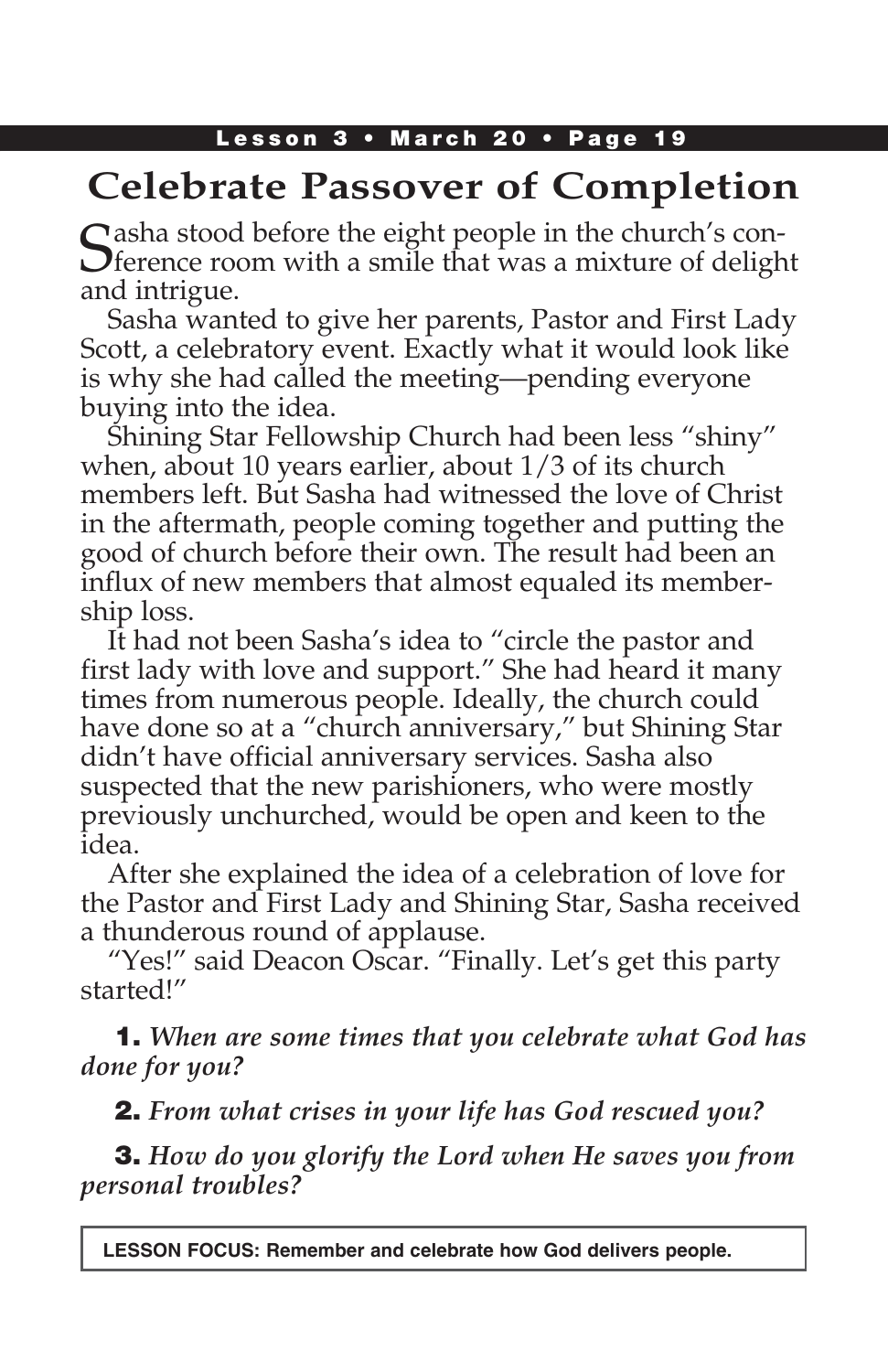## The Completion of the Temple

*Ezra 6:13-15, KJV* **13 Then Tatnai, governor on this side the river, Shetharboznai, and their companions, according to that which Darius the king had sent, so they did speedily. 14 And the elders of the Jews builded, and they prospered through the prophesying of Haggai the prophet and Zechariah the son of Iddo. And they builded, and finished it, according to the commandment of the God of Israel, and according to the commandment of Cyrus, and Darius, and Artaxerxes king of Persia. 15 And this house was finished on the third day of the month Adar, which was in the sixth year of the reign of Darius the king.**

*Ezra 6:13-15, NIV* 

**13Then, because of the decree King Darius had sent, Tattenai, governor of Trans-Euphrates, and Shethar-Bozenai and their associates carried it out with diligence. 14So the elders of the Jews continued to build and prosper under the preaching of Haggai the prophet and Zechariah, a descendant of Iddo. They finished building the temple according to the command of the God of Israel and the decrees of Cyrus, Darius and Artaxerxes, kings of Persia. 15The temple was completed on the third day of the month Adar, in the sixth year of the reign of King Darius.**

When the second temple was finally completed, the people had great reasons to celebrate. Even though this version of the temple was much smaller and less glamorous than the first, it represented the return of God's people from exile and the fulfillment of the promise that He would free them. However, the Book of Haggai says little progress had been made on the temple because those who had returned were focused on building their own homes (Hag. 1:3-4). After Haggai's admonishment, they focused on building God's house.

As expected, Darius's officials were also 100% behind the project, perhaps because of the severe penalties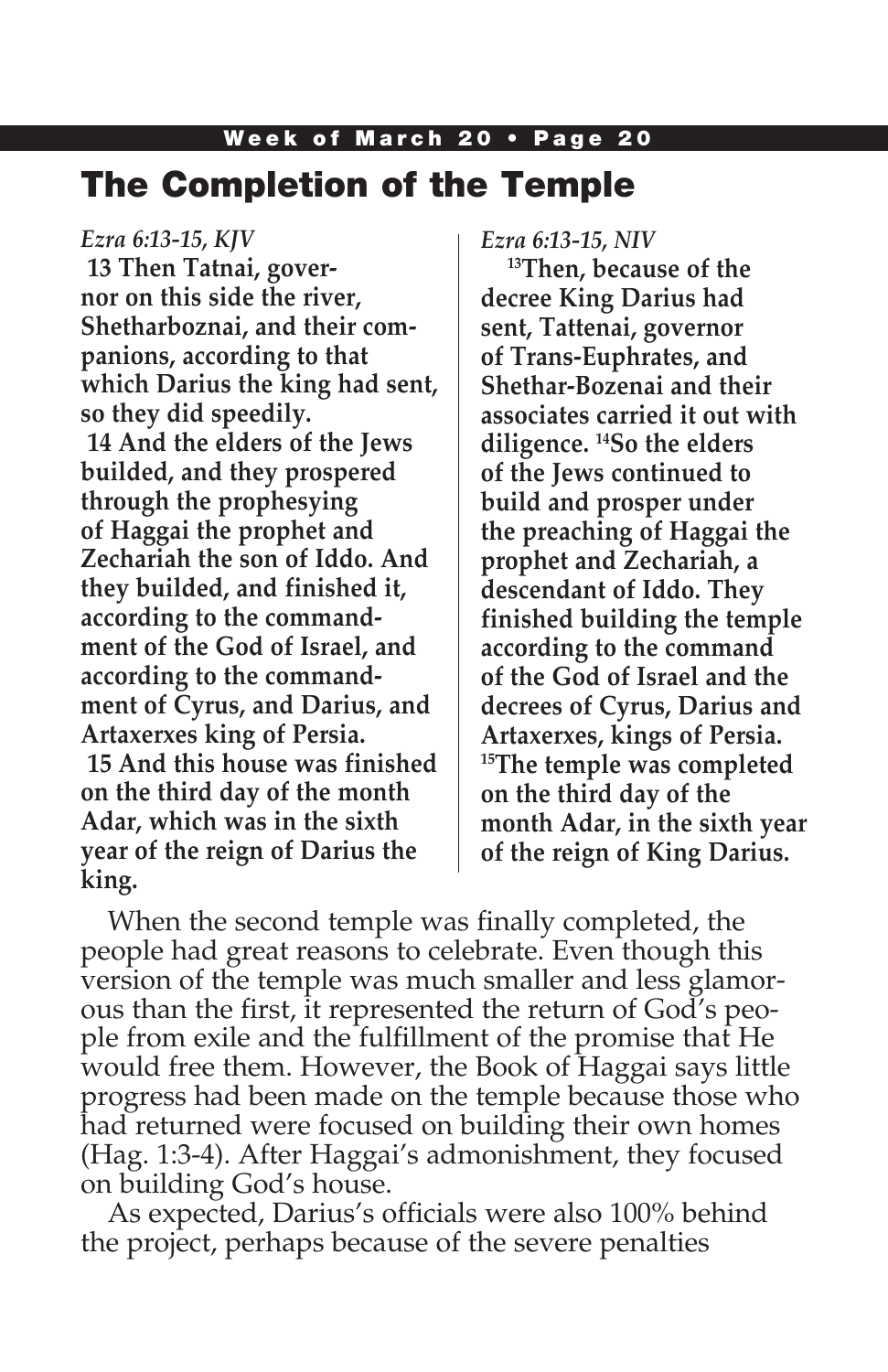associated with non-compliance. The author of Ezra reminds us that the preaching of Haggai and Zechariah gave the people of God the spiritual perspective that they needed. Zerubbabel gave the needed organizational leadership. The author also reminded his readers that God was able to motivate pagan kings to support the project. Cyrus and Darius openly acknowledged the hand of God in the re-building of the temple. Artaxerxes was added to the names of foreign support because he later made a contribution to the temple (Ezra 7:21-23).

Ezra tells us the exact date of the temple's completion, which would have been March 12th on our calendar in 515 b.c. Adar was the last month in the Babylonian calendar. This was almost exactly 70 years after the first temple was destroyed by Nebuchadnezzar.

4. *Who were the spiritual leaders of the rebuilding of the temple?* 

5. *Who is given credit for the completed building?* 

## A Time to Celebrate

#### *Ezra 6:16-18, KJV*

**16 And the children of Israel, the priests, and the Levites, and the rest of the children of the captivity, kept the dedication of this house of God with joy. 17 And offered at the dedication of this house of God an hundred bullocks, two hundred rams, four hundred lambs; and for a sin offering for all Israel, twelve he goats, according to the number of the tribes of Israel.**

**18 And they set the priests in their divisions, and the Levites**  *Ezra 6:16-18, NIV*

**16Then the people of Israel—the priests, the Levites and the rest of the exiles—celebrated the dedication of the house of God with joy. 17For the dedication of this house of God they offered a hundred bulls, two hundred rams, four hundred male lambs and, as a sin offering for all Israel, twelve male goats, one for each of the tribes of Israel. 18And they installed the priests in their divisions and the**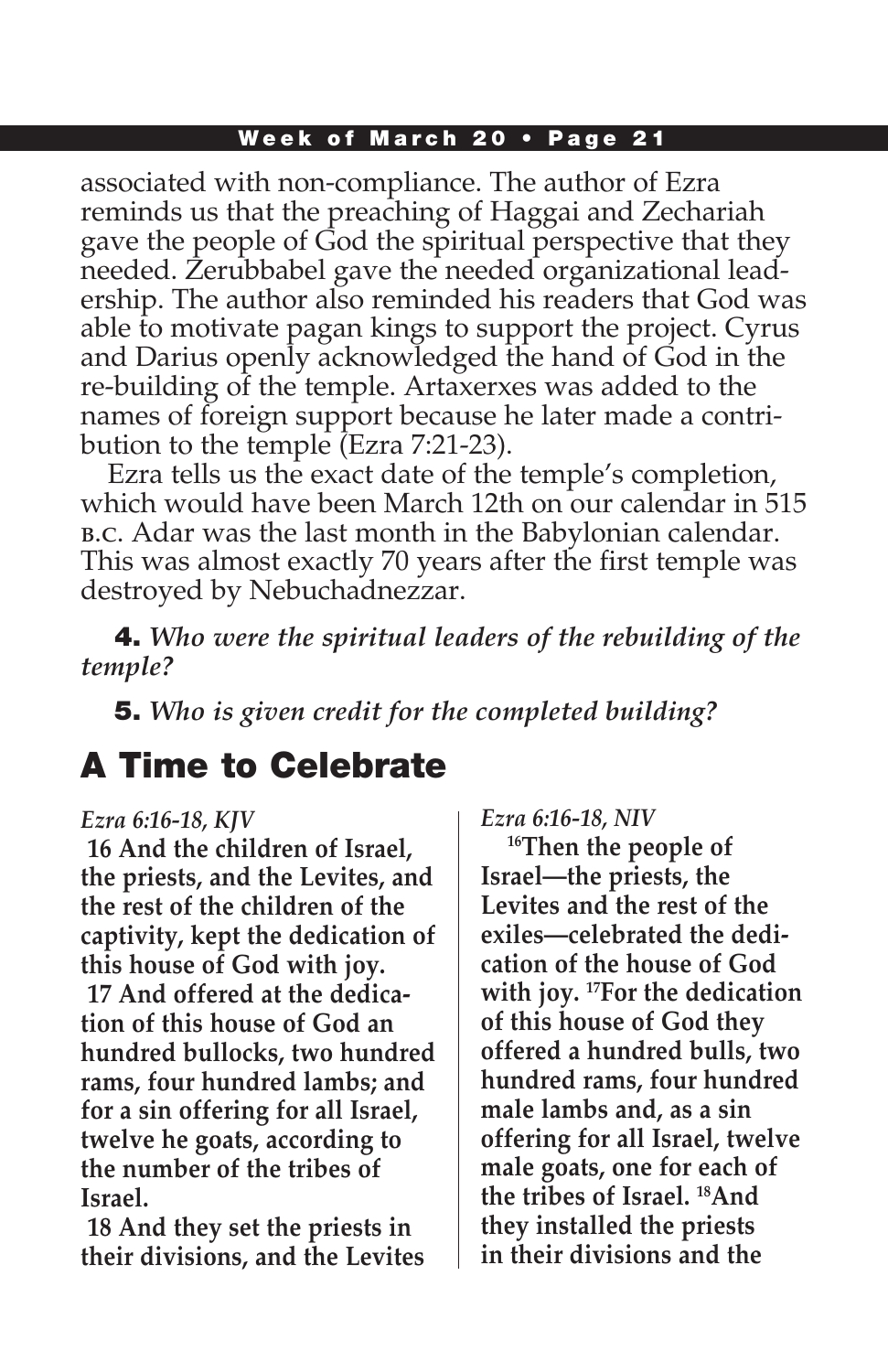**in their courses, for the service of God, which is at Jerusalem; as it is written in the book of Moses.**

**Levites in their groups for the service of God at Jerusalem, according to what is written in the Book of Moses.**

Once the temple was completed, the priests and the Levites were ready to begin the sacrifices again. Thanks to Darius, plenty of ceremonially acceptable livestock was there. Food was not as easily available to those in Jerusalem as it had been in the past, so to see over 700 animals given to God was truly a sacrifice on their part. In addition to the sacrifices, the people were diligent to go back to the law and fulfill all its obligations. The priests and Levites were divided into "teams" in order not to overburden any of them. The people's joy likely came from seeing what God had done through them—and that was reason enough to celebrate.

6. *What was the emotional state of those who celebrated the dedication of the temple?* 

7. *What guided the activities and roles associated with the second temple?* 

## A Special Passover

#### *Ezra 6:19-22, KJV*

**19 And the children of the captivity kept the passover upon the fourteenth day of the first month.**

**20 For the priests and the Levites were purified together, all of them were pure, and killed the passover for all the children of the captivity, and for their brethren the priests, and for themselves.**

**21 And the children of Israel, which were come again out** 

#### *Ezra 6:19-22, NIV*

**19On the fourteenth day of the first month, the exiles celebrated the Passover. 20The priests and Levites had purified themselves and were all ceremonially clean. The Levites slaughtered the Passover lamb for all the exiles, for their relatives the priests and for themselves. 21So the Israelites who had returned from the exile ate it, together with all who had separated themselves**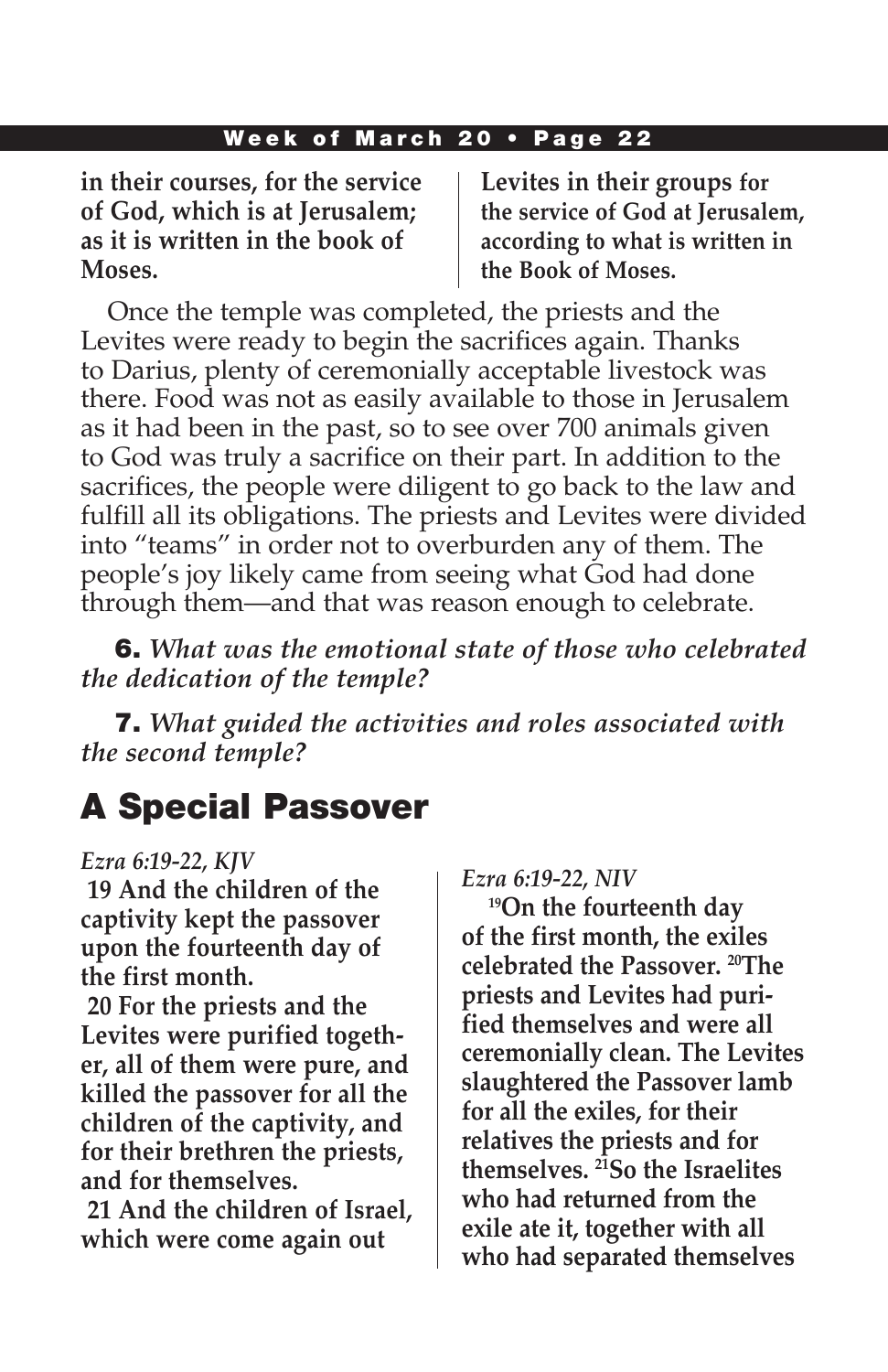**of captivity, and all such as had separated themselves unto them from the filthiness of the heathen of the land, to seek the Lord God of Israel, did eat, 22 And kept the feast of unleavened bread seven days with joy: for the Lord had made them joyful, and turned the heart of the king of Assyria unto them, to strengthen their hands in the work of the house of God, the God of Israel.**

**from the unclean practices of their Gentile neighbors in order to seek the Lord, the God of Israel. 22For seven days they celebrated with joy the Festival of Unleavened Bread, because the Lord had filled them with joy by changing the attitude of the king of Assyria so that he assisted them in the work on the house of God, the God of Israel.**

The people had not been able to experience the full expression of Passover during their exile because there was no temple (and therefore no sacrificial lamb could have been presented). Though they had been enslaved by three superpowers (the Assyrians, Babylonians, and Persians), the people were back in their homes where they could worship God as in the old days. Also, when the people left Egypt, the Egyptians had given gold, silver, and other valuable items to the Israelites. God had led the Persians to do essentially the same thing, giving the people all the resources they needed to resume temple worship in Jerusalem—even the temple building!

In keeping with the law of Moses, the priests had made themselves ceremonially clean in order to be qualified to offer the sacrifice. The exiles did not exclude any Jews who had not been exiled—as long as those people had separated themselves from any pagan practices and idolatry. Again, the joy of the people is emphasized. Knowing that God is in control and keeps His promises deserves celebrating.

8. *What was significant about celebrating the first Passover in the new temple?* 

9. *Who is attributed with changing the minds of their oppressors?*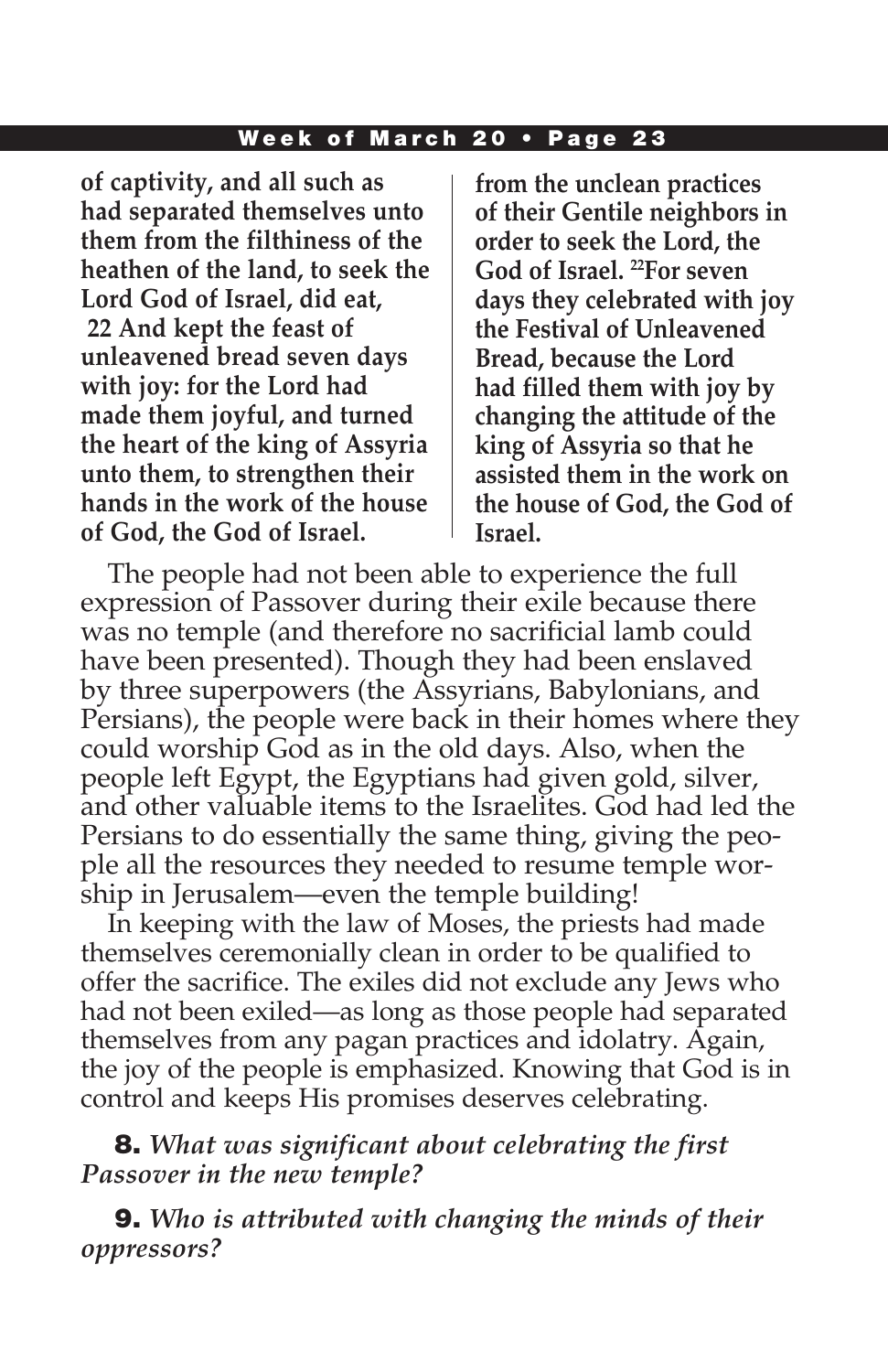## Let Us Rejoice!

Nathan was lost in a world of self-gratification, trying to make money as a substitute for the friends he never had and wanting to be an "important" person. Alcohol, pornography, and sex became the driving forces in his life until one Sunday he found himself at a church with a woman he would later marry. It was there he found Christ, and since then he praises God for totally changing him. He reminds himself what God did for him with this verse: "Lorp my God, I called to you for help, and you healed me" (Ps. 30:2).

James Barrie, a Scottish novelist and the creator of Peter Pan, once wrote, "God gave us memory so that we might have roses in December." There are those who dwell on disappointments, harbor resentments, and cling to grievances; their Decembers are full of shadows that haunt their consciousness. Others, however, reminisce on God's intercessions in their lives; their Decembers are joyfully blessed with fragrant and lovely roses.

Recollections of the Lord caring so deeply that He uses His divine power to be active in our lives liberates us from worldly cares. Indeed, memories of His lifting us when we are sinking or shielding us when we are besieged motivate our souls to rejoice.

"I will remember the works of the Lord," sang the psalmist, "surely I will remember thy wonders of old" (Ps. 77:11, KJV). Let us then rejoice today and be glad.

10. *How does keeping your sights on Christ help you from sinking into the sea of self-pity?*

11. *How do you distinguish between those memories that are a curse to you and those memories that are blessing to you? Which occupies your thoughts more? Explain your answer.*

12. *In what ways can you rejoice more while recalling how God has delivered you in the past?*